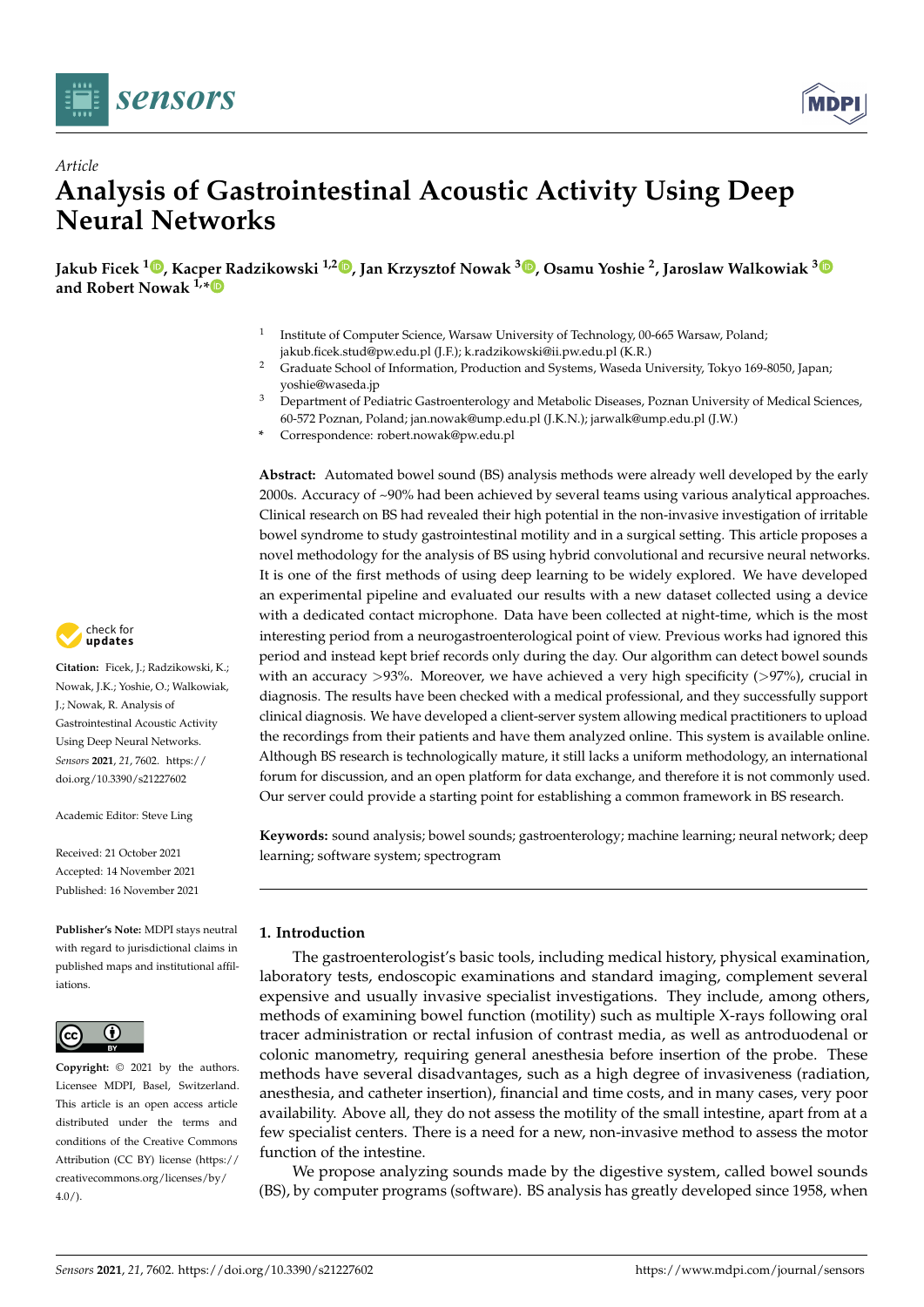the first recordings were described [\[1\]](#page-13-0). First computerized analyses of BS were conducted in 1970s [\[2\]](#page-13-1), however technical solutions have still not been made available to physicians, despite technological progress.

One of the key studies that best demonstrated the clinical potential of BS research was published by Craine et al. in 1999 and discussed differences in characteristics of BS patterns between patients with irritable bowel syndrome and controls [\[3\]](#page-13-2). Furthermore, at this time, stationary–nonstationary filters with wavelet transformation were introduced [\[4\]](#page-13-3), later enriched with fractal dimension analysis. Wavelet transformations have also been used with Wiener filtering [\[5\]](#page-13-4). Principal component analysis of BS was done in early 2000s, along with considerable work on identification of anatomical location of BS sources [\[6\]](#page-13-5). Much research has also been done on signal denoising using various filters, mostly based on wavelet transformations or frequency thresholds [\[7\]](#page-13-6). Importantly, Kim et al. who reported BS detection with back-propagation neural networks [\[8\]](#page-13-7) also correlated BS with colonic transit time. Real-time BS detection was achieved using a naive Bayesian classifier [\[9\]](#page-13-8). Support vector machines have also been used for BS identification [\[10\]](#page-13-9), including a wearable device [\[11\]](#page-13-10). Other more recent approaches included spectral entropy analysis, Gaussian Hamming distance analysis [\[12\]](#page-13-11). In China, Liu et al. applied voice recognition neural networks to BS identification and obtained encouraging results [\[13\]](#page-13-12). Much progress was achieved by the Noisy Guts team from Australia. They have not only proposed their own neural network-based approach to BS identification, but also studied irritable bowel syndrome and demonstrated a link between BS and migrating motor complexes in the large bowel [\[14\]](#page-13-13). For more historical context we refer to our recent review [\[15\]](#page-13-14).

The Noisy Guts team [\[14\]](#page-13-13), who have also studied intestinal sounds, distinguished five types of sounds based on 20 h of recordings: short sounds (single bursts), multiple sounds (multiple bursts), long irregular sounds (random continued sounds), harmonic sounds (harmonic sounds) and a combination of the sounds previously mentioned (combination sounds). This large variety of detected sounds strongly suggests that there is still room for improvement in BS analysis.

The division mentioned above does not result from various mechanisms in the human body but only from an analysis of intestinal sound recordings. As a result, characteristics of some types may easily overlap. In the case of short sounds, some of them are very quiet, and it is sometimes debatable whether a sound should be considered an intestinal sound or just be ignored. The method described later in this paper does not focus on classifying sounds into types but only on their detection. This is because it is potentially most useful in medical research to quantify intestinal sounds.

Most current solutions to detect intestinal sounds are based on the extraction of features from recordings without the use of machine learning methods [\[16\]](#page-13-15). One of the simplest methods is to detect a sound if the average amplitude of a sound signal in a given time interval exceeds a specific value. The disadvantage of this method is that it does not solve the problem of recording noise. A simple improvement of the method is the determination of the average amplitude solely based on components with specific frequencies. More sophisticated solutions also include noise reduction using adaptive filters [\[17\]](#page-13-16).

Machine learning methods are widely used in bowel sound analysis [\[15\]](#page-13-14). One solution using machine learning algorithms is the use of the parameters *Jitter* and *Shimmer*, i.e., parameters that determine the variation of the fundamental frequency in relation to the frequency of the fundamental tone and the variation of the amplitude in relation to the average amplitude. On this basis, detailed attributes are distinguished, which constitute the input to the logistic regression model. Based on a small sample of data, this method has achieved a sensitivity of 86.3% and specificity of 91.0%.

An example of using a neural network to recognize intestinal sounds is the *AIMAS* (Autonomous Intestinal Motility Analysis System) system [\[18\]](#page-13-17). The first step in its algorithm is to remove noise and amplify the signal using predefined filters. The time, frequency, and signal parameters derived from wavelet transform are then inserted as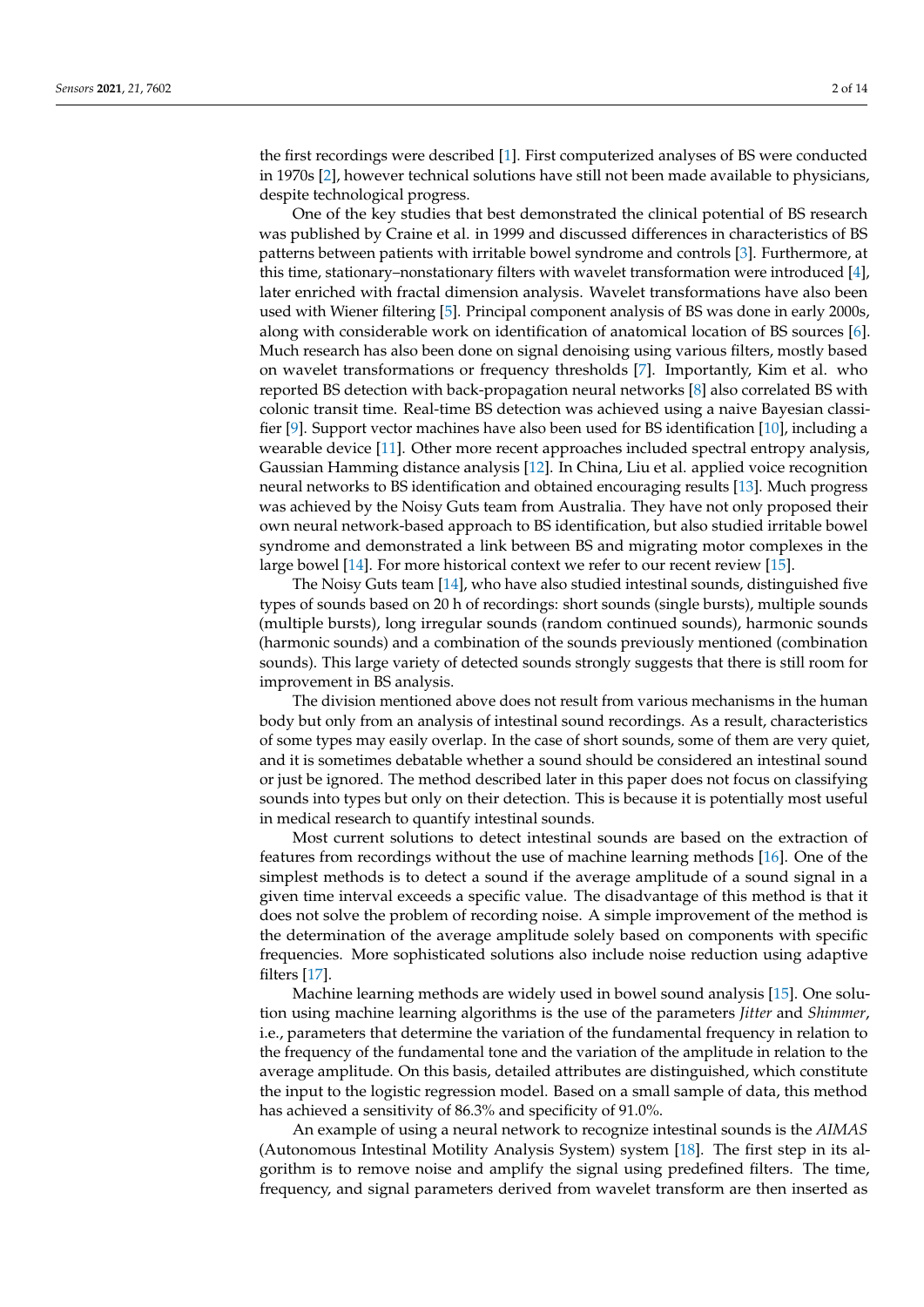inputs into the dense neural network. This method allows the detection and classification of intestinal sounds with accuracy of 94.3%. The usage of neural networks is also presented in [\[19\]](#page-13-18).

Our approach, not explored in any depth elsewhere, is to analyze sounds made by the digestive system using machine learning models based on a particular type of deep neural network. There are solutions for recognizing intestinal sounds that use dense neural networks, but so far, there have been no methods based on convolutional or recursive networks. Due to the widespread application of these networks elsewhere, an attempt to apply them to detecting intestinal sounds is interesting and worth investigating.

We have collected data using a new device with a dedicated contact microphone. We then created a dataset with 321,000 records of length 10 ms that medical doctors labeled. Our research hypothesis is that developing a new model using a deep neural network trained on a high-quality dataset enables bowel sound detection with high accuracy, specificity and sensitivity.

## **2. Methods**

## *2.1. Data Acquisition*

An intestinal sound-dedicated contact microphone was designed and produced at Poznan University of Medical Sciences (Poland). It consisted of an electromagnetically (copper foil) and acoustically isolated (foam) low resonance frequency (1.3 kHz) piezoelectric transducer (Ningbo Kepo Electronics, Ningbo, Zhejiang, China) enclosed in a custom design low-profile ( $\approx$ 1 cm) 3D-printed head containing a standard stethoscope membrane made of epoxy resin and glass fiber. The enclosure was printed with a notch around its circumference, similar to a stethoscope head, enabling mounting of the stethoscope membrane rim. The microphone was attached to the skin using 2–3 cm of two-sided medical tape (hair system tape, low-strength). The microphones work with lightweight Tascam DR-10CH (TEAC, Tokyo, Japan) recorders that capture sound with a depth of 24 bits, making it possible to record both quiet tones and individual events that are very loud.

The following protocol was established, guaranteeing the highest sound quality: the patient was instructed not to eat large meals after 18:00 and snacks after 21:00. Before going to bed, the patient was required to stick the microphone on the lower right part of their abdomen and switch on the recorder. In the evening, the patient also had to complete a clinical and nutritional questionnaire. A morning stool sample was collected to correlate selected parameters with automatically obtained quantitative data assessing bowel function.

Apart from eliminating private conversations and other disturbances, the protocol adopted had a significant advantage from the point of view of physiology: due to frequent meals, in many patients the third phase of intestinal motor activity (migrating motor complexes) appears only in sleep. It is characterized by increased peristalsis, the purpose of which is to cleanse the small intestine. The first and the second phases occur both at night and during the day. A person is not conscious and movement is minimized. There is a high probability of a long period without food. In the morning, the activity of the autonomic nervous system changes. Our preliminary results suggest that the third phase is audible and generates a loud rhythmic signal, coupled with respiratory movements. The recordings obtained may also allow detection of sleep apnea and heart rate changes.

We currently have a collection of almost one hundred recordings created by a team from the Department of Pediatric Gastroenterology and Metabolic Diseases in Poznań, Poland. Ultimately, we intend to have the largest and most diverse collection in the world. Some of the material has been tagged by marking the start and end times of thousands of recording fragments that contain intestinal sounds of interest to us. The dataset marked in this way was used to train the above-described neural network to detect interesting sound events.

The recordings from 19 subjects were divided into 2-s fragments and then mixed. The data set consisted of 321,000 records of length 10 ms. 15% of randomly selected records were extracted as test data, with the remaining 85% used for training and fivefold crossvalidation.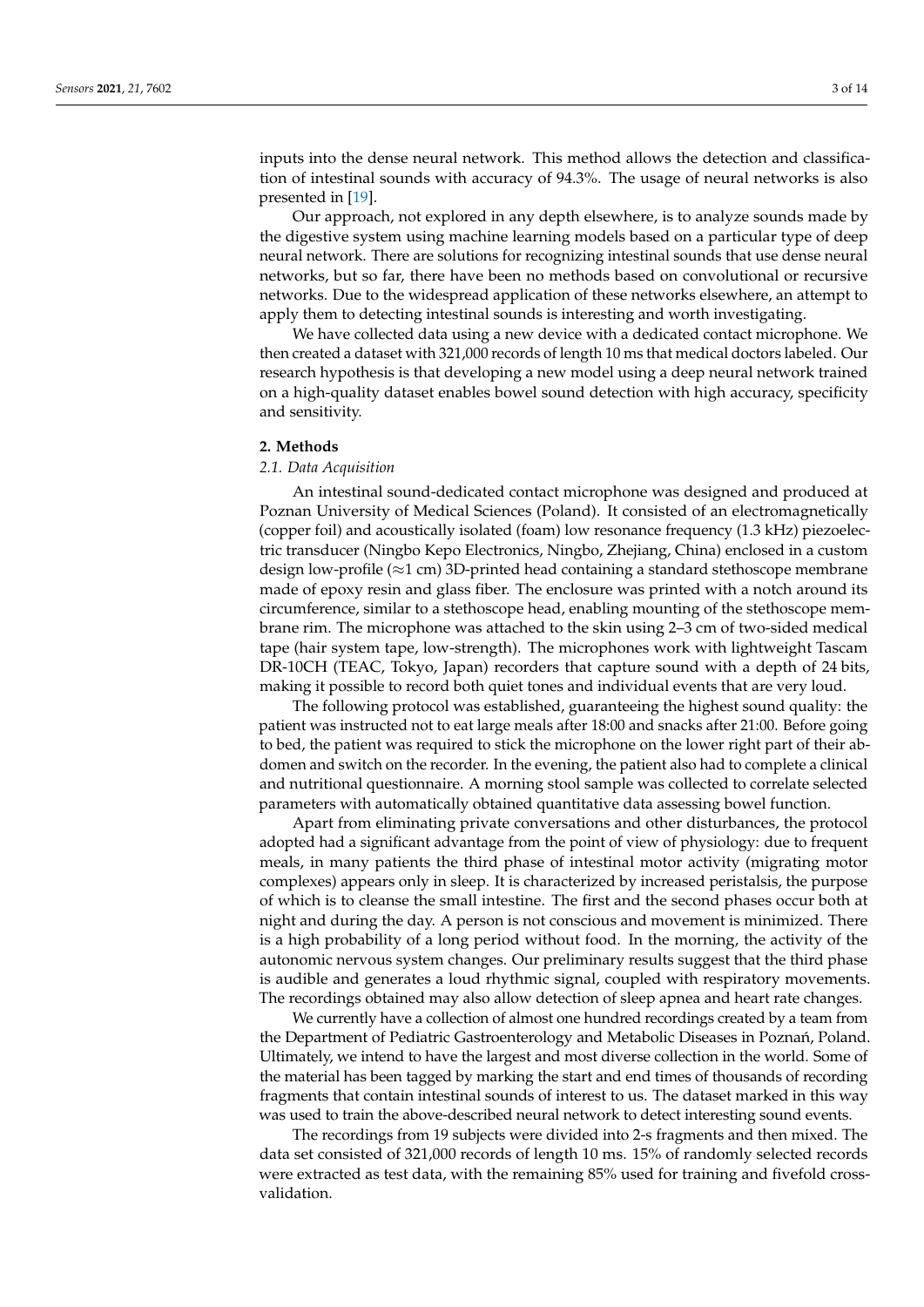## *2.2. Algorithm Overview*

The recording is input for the algorithm depicted in Figure [1.](#page-3-0) This algorithm reduces the detection and characterization of intestinal sounds to a binary classification of recording fragments called frames.

The conversion between the audio signal to spectrogram is performed using Discrete Fourier Transform. The spectrogram is created by calculating spectral components using the window that shifts alongside the time axis. The signal was converted from the function of time  $x(t)$  to the function of time and frequency  $X(t, f)$ . The process involves using Short-Time Fourier Transform, depicted in Equation [\(1\)](#page-3-1), where *L* is the window size, *w<sup>n</sup>* multiplier dependent on the window function, *M* is the number of frames related to the total signal length and the window shift.

<span id="page-3-1"></span>
$$
X_{k,m} = \sum_{n=0}^{L-1} w_n x_{mL+n} e^{-2\pi i \frac{kn}{L}}, \quad k \in \{0, \ldots, L-1\} \wedge m \in \{0, \ldots, M-1\}
$$
 (1)

<span id="page-3-0"></span>

**Figure 1.** Flowchart of the method developed. The first optional step of the algorithm is converting audio into a single channel WAV format with 24 bit, 44.1 kHz sampling and represent it as a collection of 2-s recordings. Next, we remove the sounds outside interesting spectra using Fast Fourier Transform and Low Pass Filter. The signal is then converted into a spectrogram and the spectrogram obtained is divided into a sequence of frames. Finally, every frame (spectrogram) is classified using machine learning algorithms, with the returning binary value representing the frame as either bowel sound or noise. We calculate the output from adjacent frames.

#### *2.3. Parameters Optimization*

In all numerical experiments, we used binary cross-entropy as a function of cost. The algorithm ADAM [\[20\]](#page-13-19) implemented in the Keras library with default parameters was used for optimization. The experiments examining the influence of a given parameter were carried out on one architecture in which the only factor that changed was the parameter under study.

The metrics presented later show the quality of frame classification by a given model. The data presented contains the results of the best epochs during the training. The figures with the learning curves are from a one-time training of the model lasting 100 epochs.

Due to the huge space of neural network hyperparameter searches and the high computational cost of training, we carried out only a small subset of possible experiments. For this reason, we assume that the parameters could be significantly better, and, as a result, it would be possible to obtain a better quality of the model. In particular, we did not test the influence of the optimizer and several types of augmentation used to improve the model's quality.

For parameters optimization We used sub-set containing 114,000 records.

First, we store the predictions performed on a straightforward underlying algorithm to obtain a baseline. It consisted of determining the average value of the spectrogram elements from the 0–1500 Hz interval. The frame was then considered as a bowel sound or not by comparing its mean with a predetermined threshold value. The results are shown in Table [1.](#page-4-0) The highest accuracy achieved was 86.55%, with a sensitivity of 13.83%. The base model shows that bowel sounds are mostly quiet compared to the noise in the recording. Algorithms based on straightforward attributes extracted from the recording are poorly suited to detecting these sounds.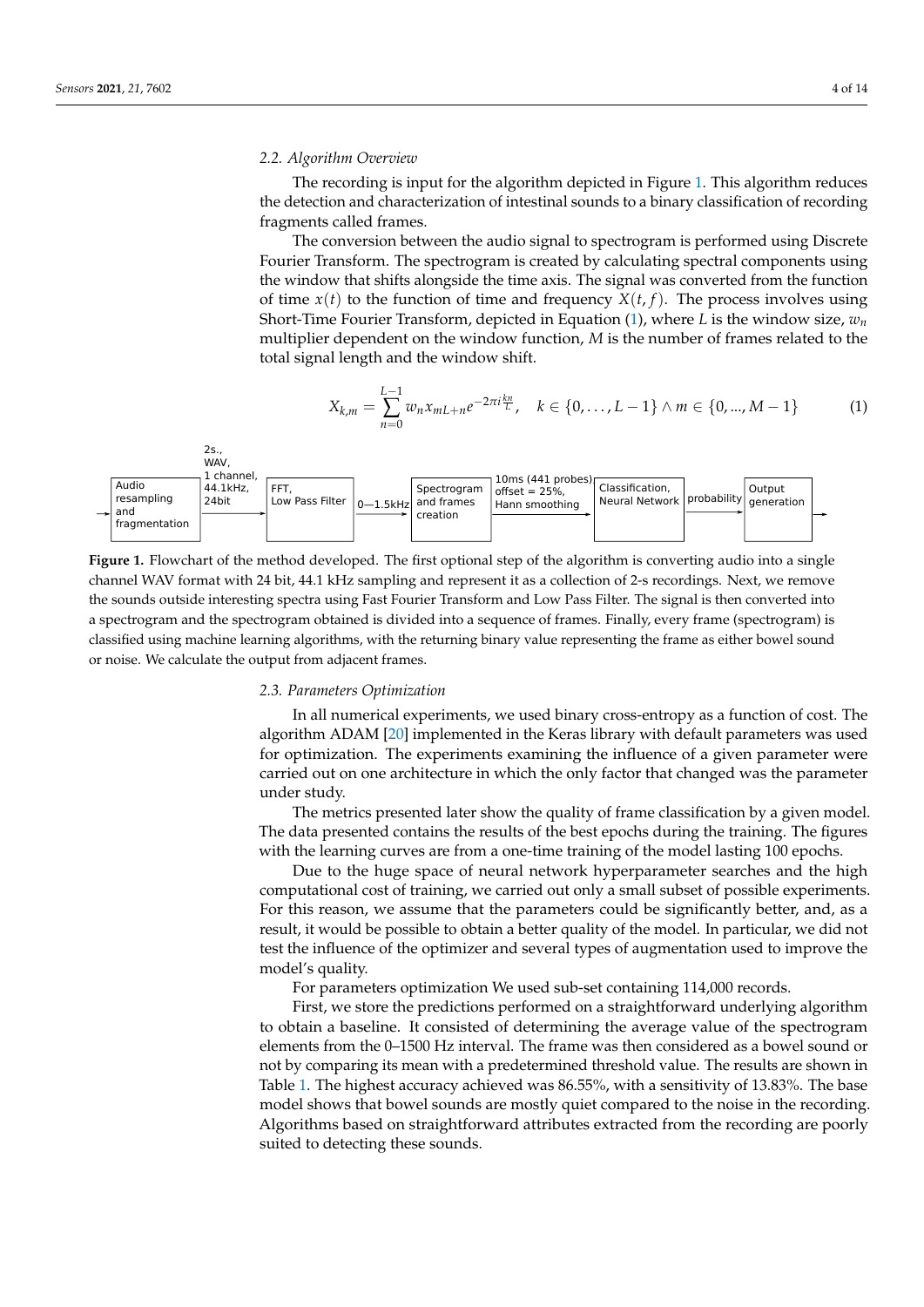| <b>Cut-Off Value</b> | ACC [%] | Prec. $[\%]$ | Sensitivity [%] | Specificity [%] |
|----------------------|---------|--------------|-----------------|-----------------|
| 0.20                 | 85.20   | 97.88        | 0.02            | 99.99           |
| 0.10                 | 86.13   | 94.13        | 0.08            | 99.90           |
| 0.08                 | 86.46   | 88.39        | 11.88           | 99.72           |
| 0.07                 | 86.55   | 82.49        | 13.83           | 99.48           |
| 0.06                 | 86.47   | 73.51        | 16.27           | 98.96           |
| 0.05                 | 86.12   | 62.91        | 19.61           | 97.94           |

<span id="page-4-0"></span>**Table 1.** Base algorithm results. The cut-off value is the mean value of the amplitudes of the standardized spectrogram, above which the algorithm considers the frame a bowel sound.

## *2.4. Spectrogram Frequency Range*

The maximum frequency determines the highest frequency of the spectrogram entering the neural network. The goal is to find a frequency above which sounds are sporadic because allowing scarcer sounds to be part of the main group makes it difficult for the model to do its job.

Based on the results of Table [2,](#page-4-1) it can be seen that the best value for the maximum frequency is 1500 Hz. Further increasing the range does not improve the results and even worsens them slightly, although the differences are not great, as can be seen in Figure [2.](#page-4-2) This is consistent with the fact that the range of short sounds is 60–1500 Hz. The biggest drop in model quality is seen for *max freq* equal to 500 Hz. This proves that the frequency range in the 500–1000 Hz range is important for prediction and intestinal sounds are often visible in this range.

<span id="page-4-1"></span>**Table 2.** Results of the linking model on the validation set, depending on the maximum frequency of the spectrogram *max freq*. The data come from the best eras. They were obtained by the fivefold cross-validation method.

| Max Freq [Hz] | ACC [%] | Prec. $[\%]$ | Sensitivity [%] | Specificity [%] |
|---------------|---------|--------------|-----------------|-----------------|
| 500           | 90.92   | 83.02        | 50.04           | 98.18           |
| 1000          | 92.69   | 86.21        | 61.38           | 98.25           |
| 1500          | 92.96   | 86.55        | 63.19           | 98.25           |
| 2000          | 92.93   | 87.19        | 62.34           | 98.37           |
| 3000          | 92.79   | 85.71        | 62.74           | 98.14           |

<span id="page-4-2"></span>

**Figure 2.** Smoothed learning curves representing the accuracy of the linking model on the validation set, depending on the maximum frequency of the spectrogram *max\_freq*.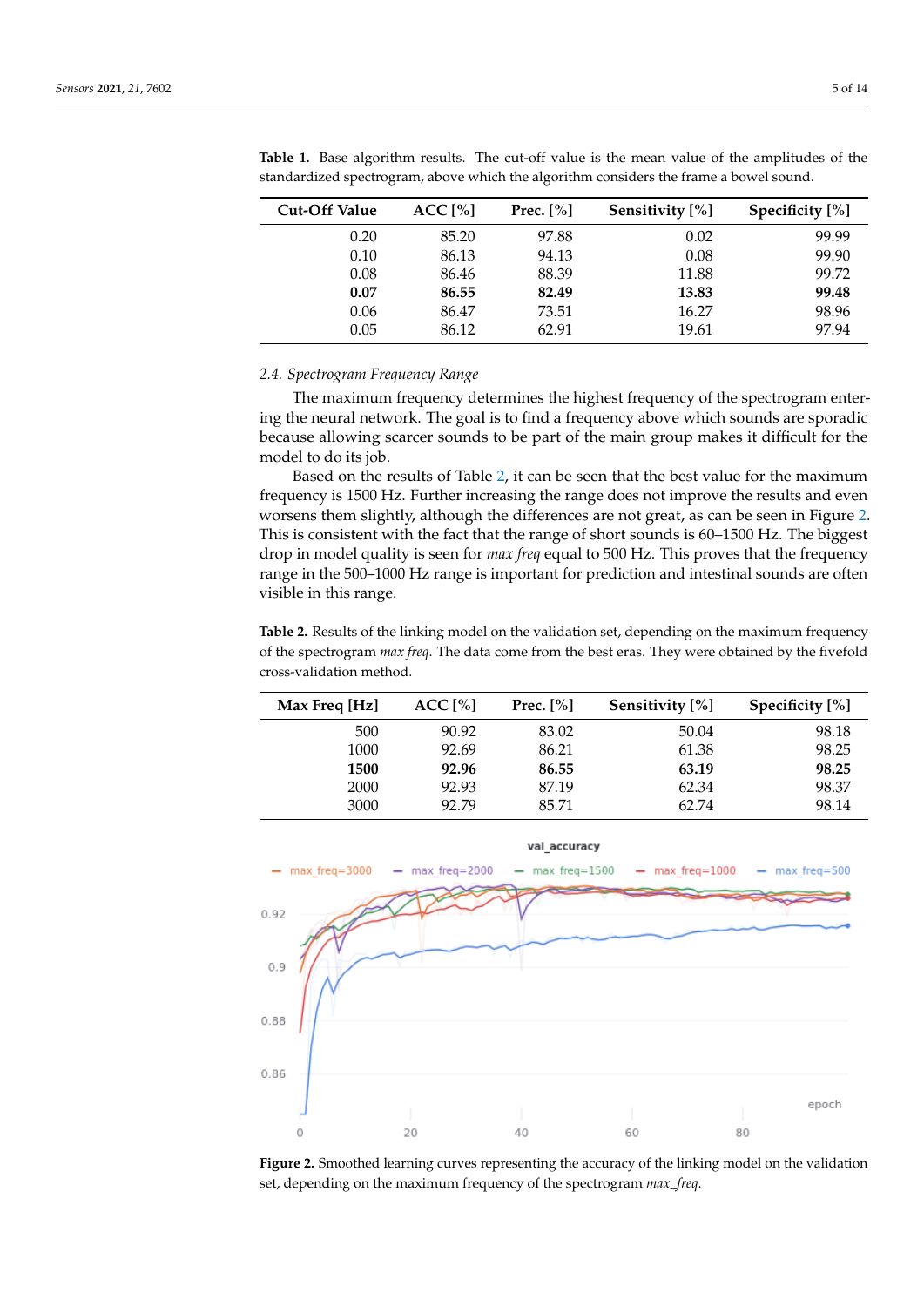## *2.5. Frame Width and Frame Smoothing Influence*

The smaller the width of the *fft* window, the greater the resolution of the time domain spectrogram. However, its increase comes at the cost of reducing the resolution of the frequency domain. Intuitively, there should be a window width for which the resulting spectrograms perform best as inputs to the neural network. For each width change, the *hop length* window step was changed as follows  $\frac{f}{4}$  $\left| \frac{f}{4} \right|$  . Such a step value serves to smooth and increase the frame resolution.

Based on the results from Table [3](#page-5-0) and the Figure [3,](#page-5-1) it can be concluded that by far, the best value of the *fft* window width is 441 samples, which coincides with the observation that for this value, intestinal sounds are best seen on the spectrogram.

<span id="page-5-0"></span>**Table 3.** The results of the link model on the validation set, depending on the window width *fft*. The data is from the best of the era. They were obtained by the fivefold cross-validation method.

| fft  | ACC [%] | Prec. $[\%]$ | Sensitivity [%] | Specificity [%] |
|------|---------|--------------|-----------------|-----------------|
| 1764 | 91.84   | 84.50        | 56.21           | 98.17           |
| 882  | 92.50   | 86.93        | 59.24           | 98.42           |
| 441  | 92.92   | 85.72        | 63.66           | 98.11           |
| 220  | 92.33   | 86.29        | 58.49           | 98.35           |
| 110  | 91.61   | 84.57        | 54.29           | 98.24           |

<span id="page-5-1"></span>



Two kinds of window functions were tested: Hann [\(2\)](#page-5-2) and Hamming [\(3\)](#page-5-3) showed on Figure [4.](#page-6-0)

<span id="page-5-2"></span>
$$
w_{Hamn}(n) = 0,5\left(1 - \cos\left(\frac{2\pi n}{N}\right)\right) \tag{2}
$$

<span id="page-5-3"></span>
$$
w_{Hamming}(n) = 0,54 - 0,46\cos\left(\frac{2\pi n}{N}\right)
$$
\n(3)

The results are presented in Table [4.](#page-6-1) It shows that using the Hann window clearly gives better results. In this case, the value chosen on the basis of the best visibility in the spectrogram also turned out to be the best.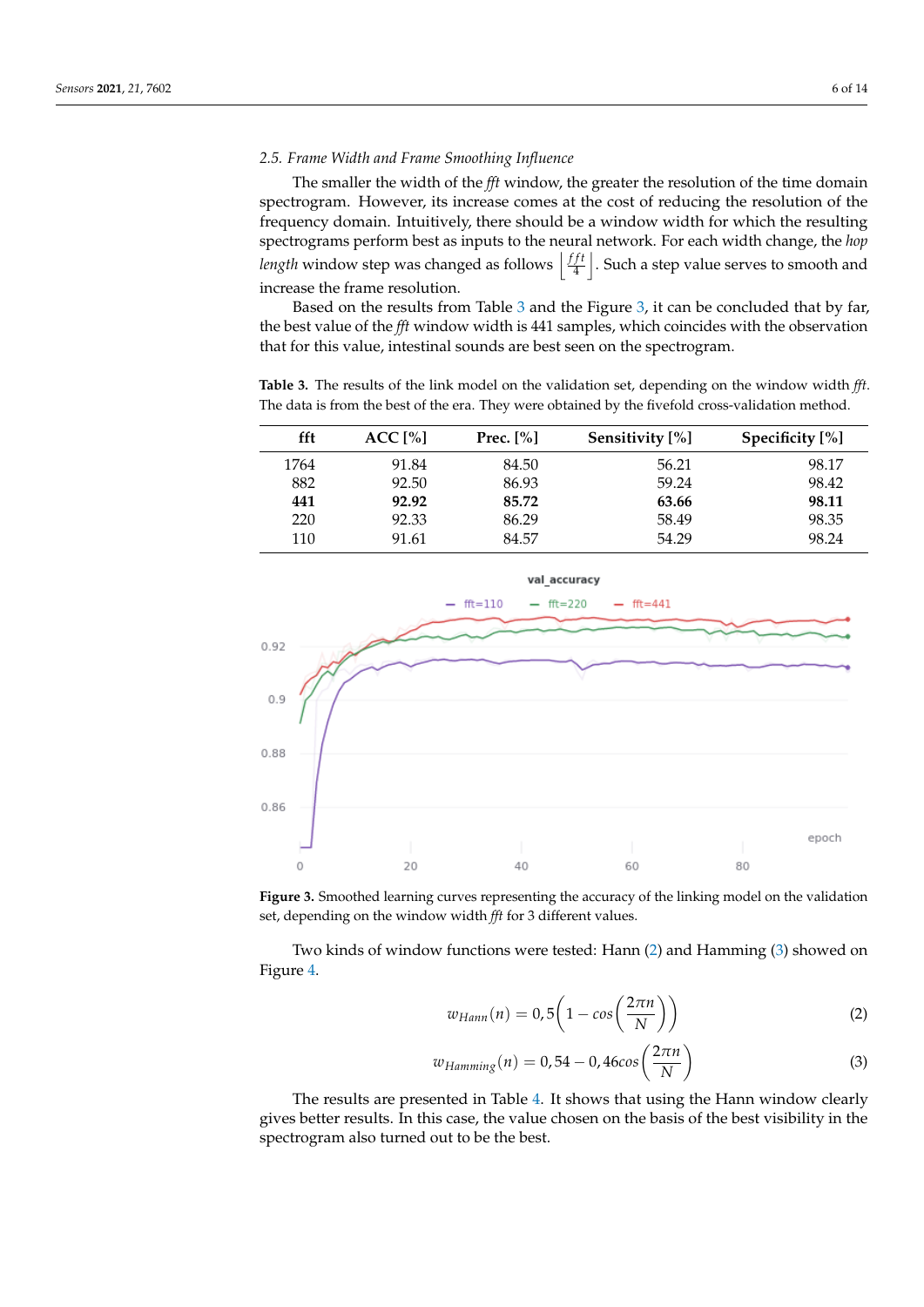| Smoothing      | ACC <sub>1%</sub> | Prec. $[\%]$ | Sensitivity [%] | Specificity $[\%]$ |
|----------------|-------------------|--------------|-----------------|--------------------|
| Hann           | 92.99             | 87.67        | 62.32           | 98.44              |
| <b>Hamming</b> | 92.78             | 87.08        | 61.83           | 98.39              |

<span id="page-6-1"></span>**Table 4.** The results of the linking model on the validation set, depending on the type of window function used. The data is from the best of the era. They were obtained by the fivefold cross-validation method.

<span id="page-6-0"></span>

**Figure 4.** Hann and Hamming window. The x-axis represents a number of sample *n* in signal.

#### *2.6. Number of Frames for Analysis*

The study of the effect of the number of frames was to find the optimal number of contiguous frames used for prediction in the linking model. Intuitively, one 10 ms frame is not enough to classify. The average duration of the briefest short intestinal sound is approximately 20–30 ms. Analysis of the intestinal sound environment on a spectrogram, which is not visible from one frame, is also useful in prediction. On the other hand, too many frames lead to an increase in the number of model parameters and make the training process more difficult.

The results are shown in Table [5](#page-6-2) and Figure [5.](#page-7-0) It can be seen that for a small number of frames, the quality of the model is clearly worse. Above 7 frames, the difference becomes less and less noticeable. With 13 frames, the accuracy of the model reaches the highest value. Despite the best result obtained for 13 frames, the number of 9 contiguous frames was selected as the best model due to the smaller number of training parameters of the model and only slightly worse results, when compared to 13 frames.

<span id="page-6-2"></span>**Table 5.** The results of the linking model on the validation set, depending on the number of frames. The data come from the best eras. They were obtained by the fivefold cross-validation method.

| Num Frames | ACC[%] | Prec. $[\%]$ | Sensitivity [%] | Specificity $[\%]$ |
|------------|--------|--------------|-----------------|--------------------|
|            | 91.07  | 86.45        | 48.38           | 98.65              |
| 3          | 92.06  | 86.30        | 56.37           | 98.41              |
| 5          | 92.61  | 85.83        | 61.13           | 98.21              |
|            | 92.84  | 87.54        | 61.33           | 98.44              |
| 9          | 92.96  | 86.55        | 63.19           | 98.25              |
| 11         | 93.00  | 87.51        | 62.55           | 98.41              |
| 13         | 93.04  | 87.08        | 63.34           | 98.33              |
| 15         | 93.04  | 86.58        | 63.82           | 98.24              |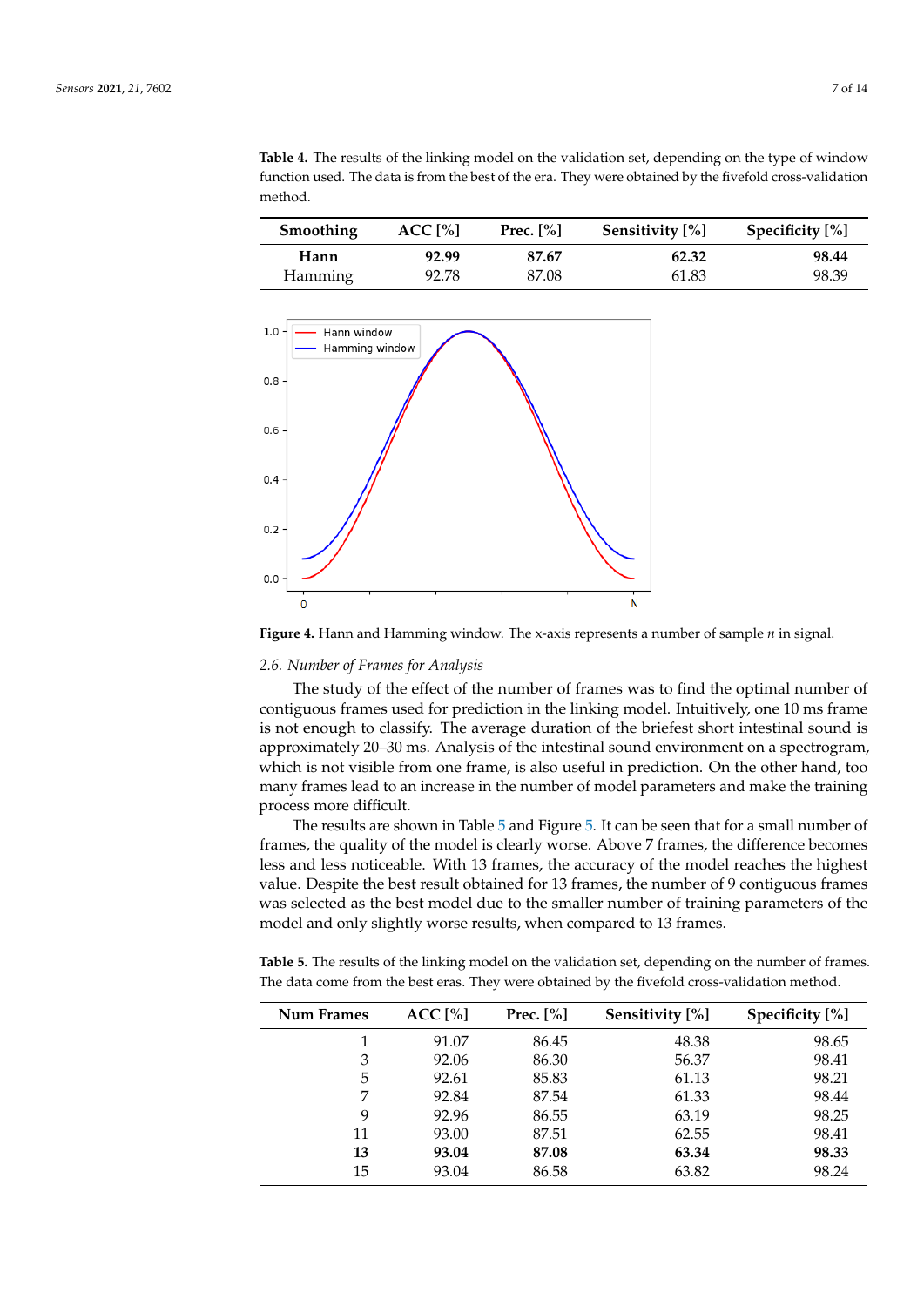<span id="page-7-0"></span>

**Figure 5.** Smoothed learning curves showing the accuracy of the connecting model on the validation set, depending on the number of frames.

## *2.7. Spectrogram Creation*

Based on the research conducted, the best model hyperparameters were determined. The following parameters were selected to create the spectrogram:

- window width: 441 samples,
- window step: 110 samples (25%),
- frequency range: 0–1500 Hz,
- window smoothing function: Hann window.

The classified frame width is 10 ms (441 samples). This value was adopted because the frame width should be as small as possible. Otherwise, the problem is caused by having several intestinal sounds in one frame or adjacent frames with two different intestinal sounds wrongly identified as one sound.

A frame is classified as an intestinal sound if either of the two conditions is met. The first is when the duration of the intestinal sound in the frame is longer than half the frame width. The second is when more than half the duration of the entire intestinal sound is in a frame. Due to the short frame width, the second condition is met very rarely but allows the potential use of the algorithm for a larger frame size in the future.

The algorithm uses decibel spectrograms. Due to the low frequencies of intestinal sounds, we used a linear scale—there was no point in using the Mel frequency scale. The spectrogram was standardized before entering the network, based on the mean and variance of decibel amplitudes determined from all available recordings.

## *2.8. Classification*

Machine learning methods detected sound events in the solution presented. The artificial neural network detected signals with specific acoustic characteristics by analyzing the spectrogram obtained from recordings. Our model involved a convolutional network (CNN) that played the role of extracting features from the images (spectrograms). We chose two neural network architectures. Both used the ability of convolutional networks to generate well generalizing activation maps. The first model was a combination of the CNN and a recursive network (RNN), and the second model was a combination of the CNN with the dense neural network. The recursive part and dense part operated on a sequence of input data rather than on individual samples. We presnet the schema of the classifier in Figures [6](#page-8-0) and [7.](#page-8-1) In both our models, the first step was to obtain attributes representing the classified frame based on the convolution layers. Then, based on the sequence of vectors of these attributes, classification of each frame was performed. After prediction by the net, adjacent frames considered to be a single bowel sound were combined and treated as the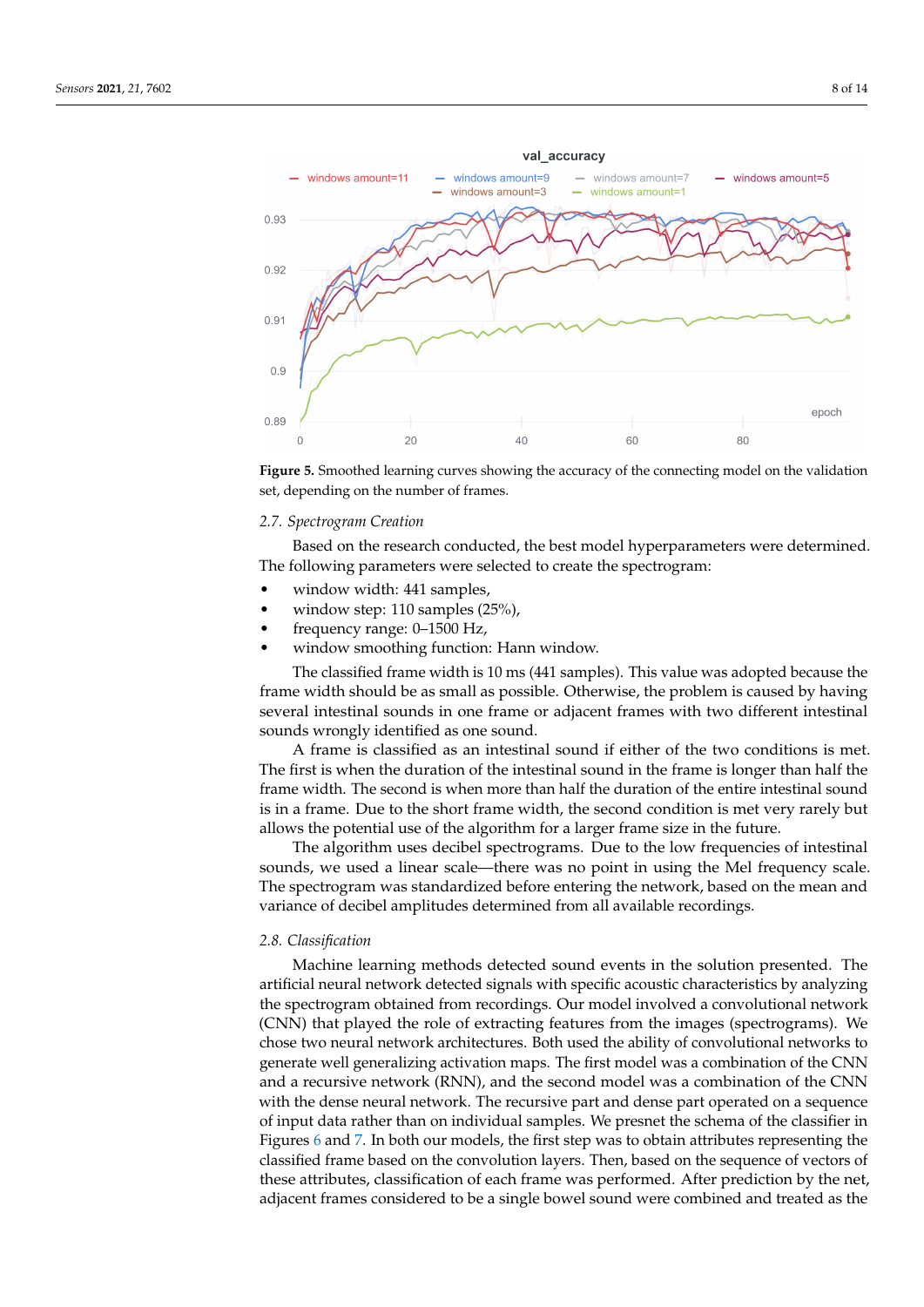same longer sound. The exact model architectures (layers description, number of neurons, etc.) along with learning hyperparameters are described on the project web-page.

<span id="page-8-0"></span>

**Figure 6.** CRNN model, combination of convolutional layers (a feature extractors) and recursive layers.

<span id="page-8-1"></span>

**Figure 7.** Classification model combining a convolutional network and dense network, to classify using adjacent frames results, called the CDNN.

Note that we examined and experimented with a wide variety of classifiers, ranging from more traditional approaches like decision trees and SVM, naive Bayesian to state-of-the-art deep learning classifiers. We fine-tuned the parameters and meta parameters of our algorithms during the experiments. The details and results are available on the project webpage.

#### 2.8.1. Convolutional and Recursive Models

The first model described is a convolutional model with a recursive model called the CRNN [\[21\]](#page-13-20) model. It works by extracting graphical information from the sequence of vectors obtained, thanks to the convolutional network information about the class using a recursive network. The network diagram is shown in Figure [6.](#page-8-0) The solution uses convolution layers with two-dimensional filters and max pooling layers to extract the attributes from the frame. For sequence analysis, the bidirectional gated recurrent units layer (*GRUs*) is used to return the sequence. The dropout layers are used to regularize the network. We used the ReLU activation function at the output of each convolutional and recursive layer. The output was the probability value of being a bowel sound, calculated for a given frame. The output was obtained using a sigmoid.

CRNN has 342,000 parameters, it is composed of the following:

- Input layer with dimensions: 200 (sequence length)  $\times$  15 (spectrogram height)  $\times$ (width) [(Input(200, 15, 4)]
- 2D Convolution layer with dimensions: 30 (number of filters)  $\times$  3  $\times$  3 (filter size) and *ReLU* activation function [Conv2D(30, 3, 3, ReLU)]
- 2D Convolution layer with dimensions:  $60 \times 4 \times 2$  and *ReLU* activation function [Conv2D(60, 4, 2, ReLU)]
- Layer that flattens the input attributes, yielding a tensor with dimensions of  $200 \times 60$ [(Flatten(200, 600)]
- Dropout layer with 0.4 dropout probability [Dropout(0.4)]
- Bidirectional *GRUs* layer with 80 neurons and *ReLU* activation function [Bidirectional(GRU, 80, ReLU)]
- Dropout layer with 0.4 dropout probability [Dropout(0.4)]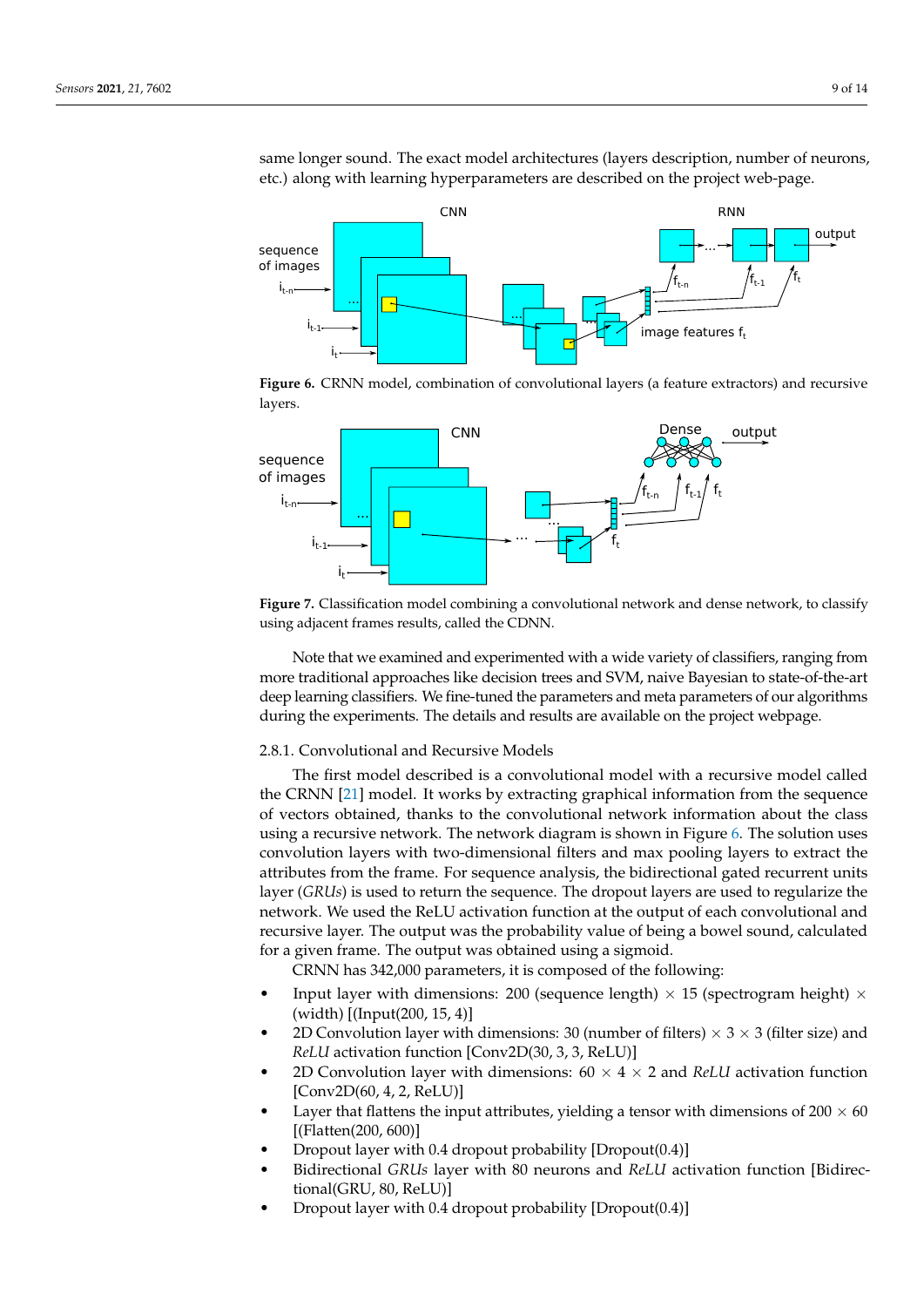- Fully connected (dense) layer with 1 neuron and *sigmoid* activation function [Dense(1, sigmoid)]
- Output layer with  $200 \times 1$  dimensions

## 2.8.2. Convolutional and Dense Models

The second model described is a model in which the classification of each frame was based on the combined attribute vectors from several frames. For example, when combining seven frames, the frame was classified based on the actual classified frame, plus three frames on the left and three frames to the right of the classified frame. In this way, it was possible to gain a broader context during classification, without using recursive networks that are difficult to train. As with the recursive model, convolution layers and max pooling layers were used to extract the attribute vector from the frame. The network diagram is shown in Figure [7.](#page-8-1)

CDNN has 115,000 training parameters, and is a build of the following specifications:

- Input layer with dimensions: 200 (sequence length)  $\times$  15 (spectrogram height)  $\times$ (width) [(Input(200, 15, 4)]
- Layer that flattens the input attributes, yielding a tensor with dimensions of  $200 \times 60$ [(Flatten(200, 60)]
- Fully connected (dense) layer with 120 neurons and *ReLU* activation function [Dense(120, ReLU)]
- Layer concatenating 9 adjacent vectors [Concat(9)]
- Dropout layer with 0.4 dropout probability [Dropout(0.4)]
- Fully connected (dense) layer with 100 neurons and *ReLU* activation function [Dense(100, ReLU)]
- Fully connected (dense) layer with 1 neuron and *sigmoid* activation function [Dense(1, sigmoid)]
- Output layer with  $200 \times 1$  dimensions

## *2.9. Data Augmentation*

The purpose of this study was to investigate the effect of data augmentation on model quality. Data augmentation is a method of artificially increasing the amount of training data available. It involves generating new data by modifying the existing data, using techniques such as image shifting or adding noise. Due to the specifics of the spectrogram and the very narrow width of a single frame, augmentation by sliding is difficult to apply. For this reason, data augmentation was performed by adding noise to the spectrogram. We used noise with normal distribution.

The results are presented in Table [6.](#page-10-0) In the case of too much noise, the sounds are jammed. As a result, augmentation has the opposite effect, as the task of recognizing intestinal sound becomes too difficult for the web. Sufficiently low noise allows improving the results slightly. However, it is debatable whether the difference is large enough to make the use of augmentation in this form profitable. The problem with noise augmentation seems to be that some intestinal sounds are very faint, so adding noise makes them virtually impossible to detect and does not help train the net.

#### *2.10. Software Development Details*

Software was written in Python version 3.8 and consists of 964 lines of code. We used additional libraries: librosa for preprocessing audio and TensorFlow for training models. We trained the network, ran all tests and performed numerical experiments on a PC with GTX 1080 Ti GPU (4GB RAM) and Ubuntu 20.04 64bit operating system.

The client-server system to analyse WAV recordings online is composed of 3 main components: analysis model described above, back-end server implemented in Python and Flask and front-end website designed with HTML and JavaScript.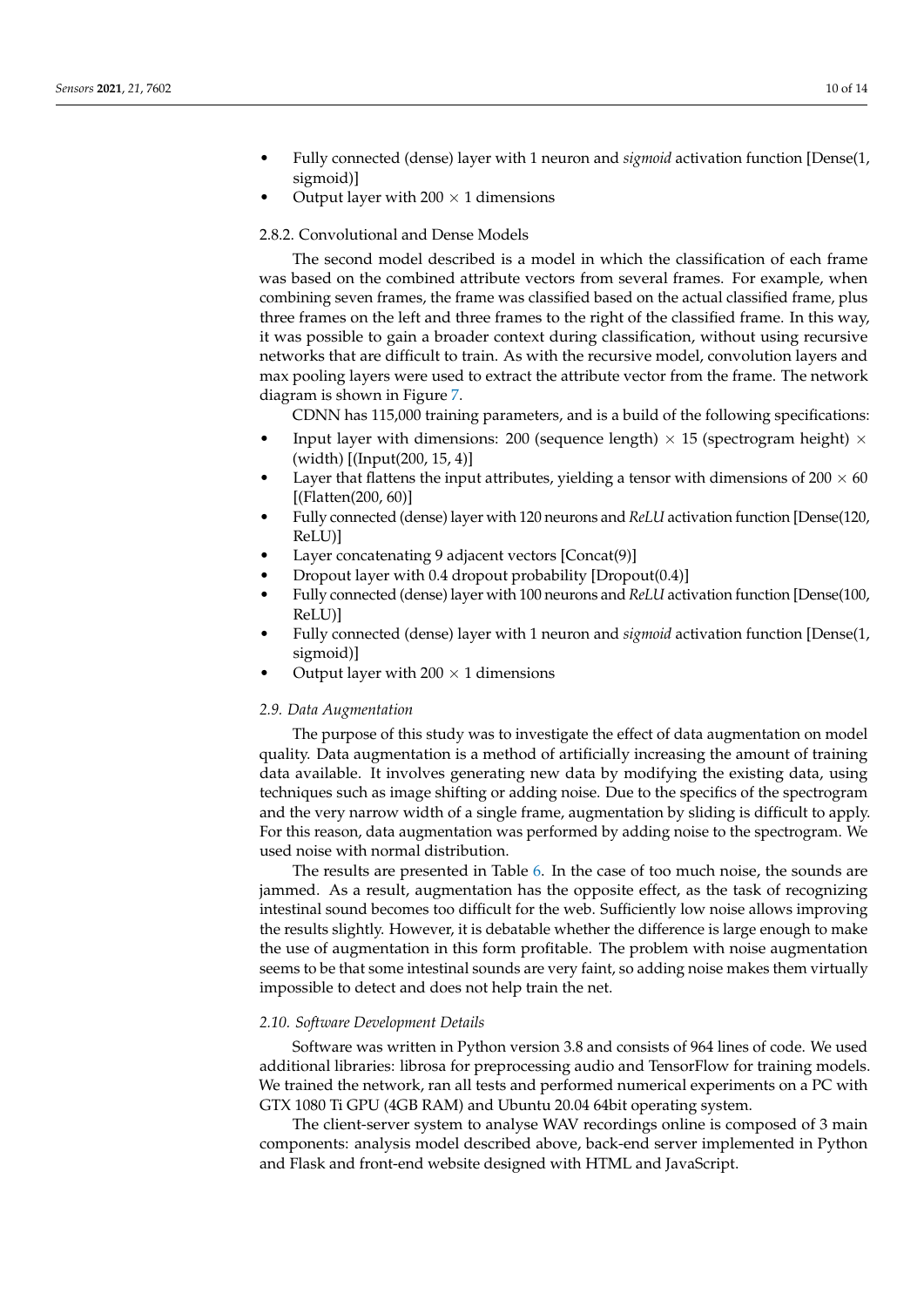| $\sigma$ | ACC <sub>[%]</sub> | Prec. $[\%]$ | Sensitivity [%] | Specificity [%] |
|----------|--------------------|--------------|-----------------|-----------------|
| no       | 92.90              | 87.71        | 61.59           | 98.47           |
| 0.01     | 92.98              | 86.05        | 63.85           | 98.16           |
| 0.02     | 92.91              | 86.93        | 62.48           | 98.33           |
| 0.03     | 92.97              | 87.02        | 62.79           | 98.33           |
| 0.05     | 92.92              | 86.93        | 62.48           | 98.33           |
| 0.10     | 92.59              | 87.28        | 59.56           | 98.46           |

<span id="page-10-0"></span>**Table 6.** Results of the linking model on the validation set, depending on the variance of Gaussian noise. From each data sequence, 5 new sequences were created by adding noise with variable standard deviation  $\sigma$ . The data comes from the best eras. They were obtained by the fivefold cross-validation method.

#### <span id="page-10-4"></span>**3. Results**

In Table [7,](#page-10-1) we present results for two machine learning models: a convolutional model with a recursive model called the CRNN [\[21\]](#page-13-20), and a model combining a convolutional network and dense network, called the CDNN. The detailed description is given in the Methods section.

<span id="page-10-1"></span>**Table 7.** Results of the models on the validation set, depending on the type of architecture. The data come from the best epochs. They were obtained by the fivefold cross-validation method.

| Model | ACC <sub>1%</sub> | Prec. $ \% $ | Sensitivity [%] | Specificity [%] |
|-------|-------------------|--------------|-----------------|-----------------|
| CRNN  | 93.24             | 85.56        | 66.43           | 98.01           |
| CDNN  | 92.97             | 86.55        | 63.21           | 98.26           |

The results on testing data are presented in Table [8.](#page-10-2) These results use whole dataset, 321,000 records from 19 subjects.

<span id="page-10-2"></span>**Table 8.** Results of the best recursive and combining model on the test set. The models were trained on a set of all 5 validation subsets. The ratio of the number of intestinal sound frames to the total number of frames in the test set is 15%.

| Model       | $ACC1$ [%] | Prec. $[\%]$ | Sensitivity [%] | Specificity [%] |
|-------------|------------|--------------|-----------------|-----------------|
| <b>CRNN</b> | 97.7       | 82.7         | 77.3            | 99.0            |
| CDNN        | 97.4       | 83.3         | 71.1            | 99.1            |

We also obtained an annotated recording from another patients. This recording was used to additional validation. We used models depicted previously. The ratio of the gut sound frames to all frames in this recording is only 2.46%.

The results are presented in Table [9.](#page-10-3) The large decrease in precision is understandable due to fewer recorded intestinal sounds compared to the recordings on which the models were trained. The annotated sounds were clear, enabling the models to be more sensitive. At the same time, after manual analysis of the result files, it seems that a large number of *false positive* errors came from the inaccurate determination of frames marking the beginning and end of a sound and not from the model's failure to detect the sound itself. The other problem with both models was the occasional treatment of a single intestinal sound as two different ones, resulting in the classification of the signal between as a noise.

<span id="page-10-3"></span>**Table 9.** Results of additional testing on the new annotated audio recording.

| Model | ACC <sub>1%</sub> | Prec. $[\%]$ | Sensitivity [%] | Specificity $[\%]$ |
|-------|-------------------|--------------|-----------------|--------------------|
| CRNN  | 98.10             | 57.57        | 85.63           | 98.41              |
| CDNN  | 97.87             | 54.20        | 84.73           | 98.20              |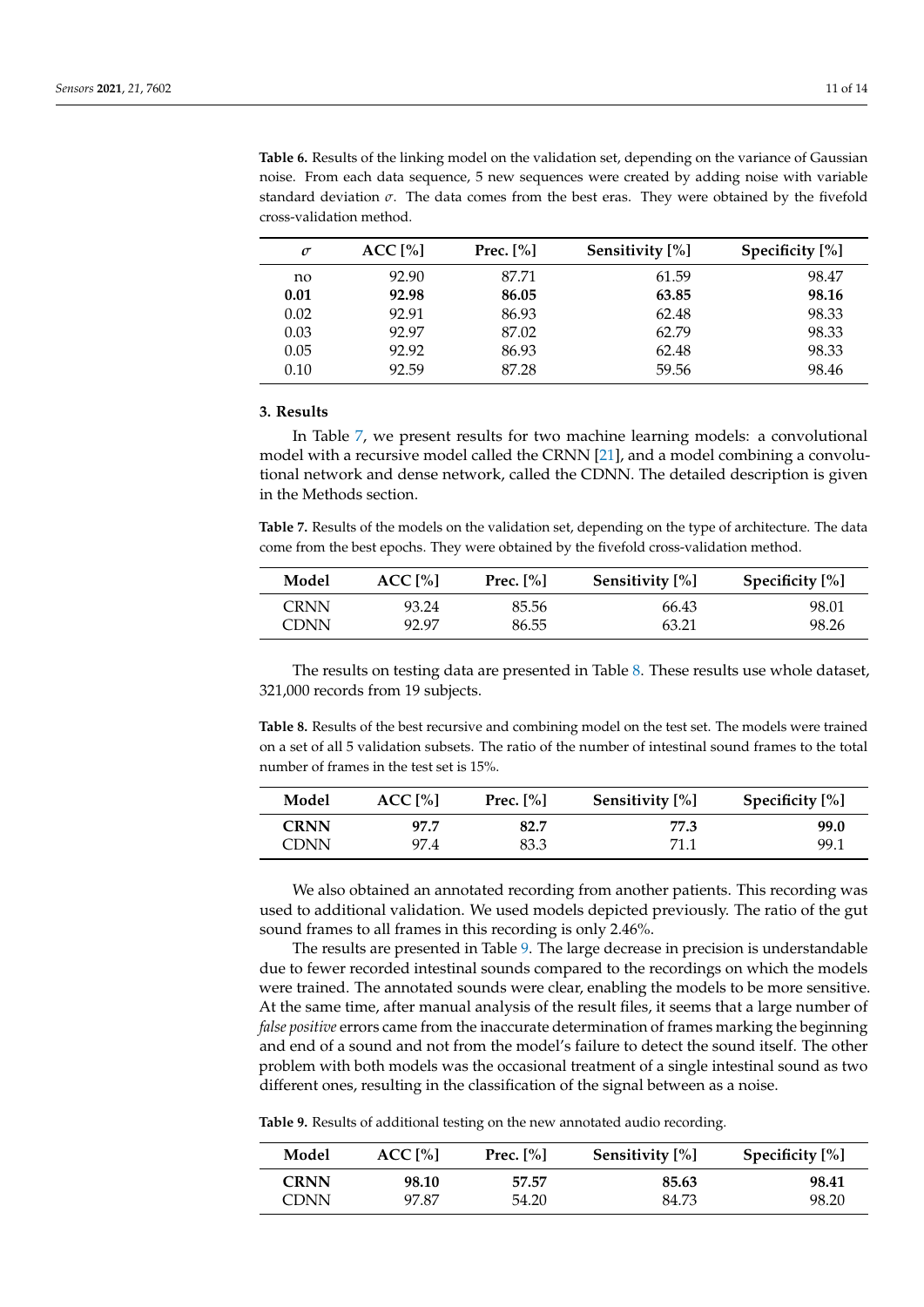We performed additional analysis on a different set of one-minute, non-annotated recordings. The CRNN model detected 146 sounds and the CDNN model 121 sounds; 34 were detected only by the CRNN model, and 9 were detected only by the CDNN model. Based on a review of the entire file, we noticed that most of the predictions were identical in both models, and that the most common differences were the shift of the beginning or ending of the sound.

The recursive model is bigger and performed better. In particular, the greater sensitivity of the combining model while maintaining similar precision is noticeable. This observation is also evidenced by the greater number of sounds found by the recursive model on an unannotated recording. In our opinion, the recursive layers are better for analyzing sequences. In addition, the recursive model can analyze the entire sequence and the model that connects only a fragment of it, which can be crucial for long types of intestinal sounds.

We developed the system, allowing medical doctors to upload and analyze samples with recorded intestine activity from patients. This tool provides a real-time analysis of the recording and statistics related to short sounds and graphical visualization of detected sounds overlaid on the recording spectrogram. In particular, the results include recording length, number of bowel sounds identified, number of bowel sounds per minute, frequency analysis in three-minute periods (mean, median, quadrille of bowel sounds per minute), duration analysis depicted individual bowel sound (histogram, percentage of bowel sounds of length 10 ms, 20 ms, 30 ms, etc.), power analysis (root mean square of the successive differences, the standard deviation of bowel sound intervals), Porta's index, Guzik's index, a plot of number bowel sounds per minute vs. time, a plot of the histogram of bowel sounds per minute and a plot of the histogram of bowel sound duration.

This system uses a client-server architecture. The user uploads a recording in WAV format using web-page <http://bowelsound.ii.pw.edu.pl> (accessed on 13 November 2021), then the analysis results are presented.

#### **4. Discussion**

A comparison of the results obtained with the results from other methods of detecting intestinal sounds, described in Section [1,](#page-0-0) was difficult due to the lack of a generally available set of recordings and different definitions of intestinal sounds. We present results provided by authors in Table [10.](#page-11-0) However, based on the experiments, it can be concluded that the detection of intestinal sounds by analyzing spectrograms using convolutional and recursive neural networks is possible, provides useful results and is therefore worth further research.

| Author                      | <b>ACC</b> | Year      | Algorithm           |
|-----------------------------|------------|-----------|---------------------|
| Emoto et al. [22]           | $91\%$     | 2013-2018 | FFT, moving average |
| Hadjileontiadis et al. [23] | 95%        | 1999-2011 | perceptron          |
| Inderjeeth et al. [24]      | 87%        | 2018-2020 | machine learning    |
| Kumar et al. [25]           | 75%        | 2019      | <b>SVM</b>          |
| Liu et al. $[13]$           | $92\%$     | 2018-2019 | <b>CNN</b>          |
| Ulusar et al. [9]           | $94\%$     | 2014      | Bayesian classifier |
| This                        | $97\%$     |           | $CNN + RNN$         |

<span id="page-11-0"></span>**Table 10.** Comparison of our algorithm with others (in alphabetical order). We present results provided by authors.

## **5. Conclusions**

The proposed design aims to provide a solution for the analysis (classification) of BS, which would first be implemented for research purposes and then in practice. Our hypothesis states that it is possible to develop such an algorithm and employ it as a classifier of intestinal sounds.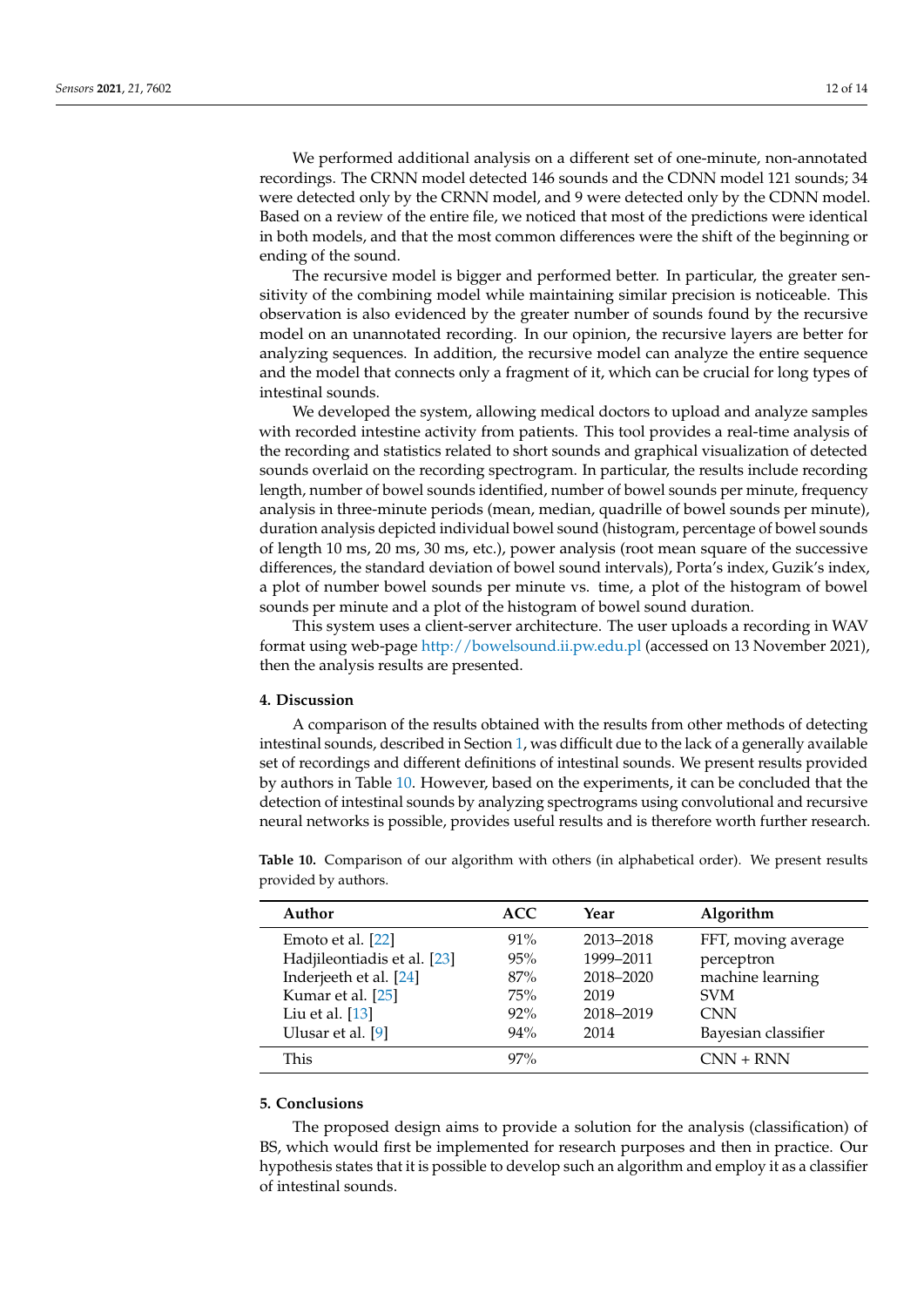As presented in Section [3,](#page-10-4) our algorithm achieved 97.7% accuracy, 99.0% specificity, and 77.3% sensitivity with new, high-quality labeled dataset of 321,000 records.

The methods of automatic analysis of intestinal sounds developed so far have used many different algorithmic approaches. A common feature was high efficiency but, unfortunately, a surprising lack of broader application in practice. The lack of application was due to various reasons. Practical microphones and recorders, as well as practical clinical protocols, were lacking. As our experience shows, this simple problem is a significant challenge that can only be overcome through interdisciplinary cooperation. Past researchers have systematically ignored the night-time period, which is the most interesting from a neurogastroenterological point of view. Instead, they have kept short records during the day or the first meal in the morning. The research goals in the past were preliminary and, therefore, sometimes abstract and in need of a broader application perspective and motor context. However, there is no doubt that automatic identification and analysis of intestinal sounds will be used in practice.

The main advantage of the presented approach is high quality in terms of accuracy, specificity and sensitivity. Moreover, we eliminate the problem of recording privacy (no conversations, enables data sharing). Long overnight recordings that are more likely to capture phase III of the migrating motor complex and are less influenced by eating habits, and the minimalization of external noise otherwise resulting from the daytime activity. The principal limitations of this scheme involve single sensor recordings, no information on the reaction of the gastrointestinal system to the first meal, and the lack of wireless capabilities. Nevertheless, at little cost and entirely non-invasively, highly useful information on BS may be obtained. The analysis using neural networks is computationally more expensive than some basic approaches used in the past. Still, the technology is advancing, and our model is easily deployed on new edge devices. Moreover, rapid analysis of the obtained recording should be achievable with a typical personal computer.

Our tool also has an interface designed for quick and easy tagging of the location of detected sounds. If connected to the recording device, we believe that the tool could provide a significant amount of important information related to the patient's digestive system in real-time. Without a doubt, it will encourage more medical practitioners to record and tag their patients' intestine activity, which, in turn, would enlarge the training dataset for our algorithm.

**Author Contributions:** J.F., K.R., R.N. and J.K.N. developed the solution. J.F., K.R. and R.N. project the software and numerical experiments. J.F. and K.R. implemented and tested software. J.K.N. recorded and annotated the data. J.F., K.R., J.K.N. and R.N. interpreted the results and prepared the manuscript. O.Y. and J.W. supported the work. R.N. provided funding. All authors have read and agreed to the published version of the manuscript.

**Funding:** This work was supported by the Warsaw University of Technology grant BIOTECHMED.

**Institutional Review Board Statement:** The study was conducted according to the revised Declaration of Helsinki and approved by the Bioethical Committee at Poznan University of Medical Sciences, Poznan, Poland (683/18).

**Informed Consent Statement:** Written informed consent was obtained from all patients involved in the study and/or their parents, as adequate according to local regulations.

**Data Availability Statement:** Dataset is freely available on Kaggle, doi:10.34740/kaggle/dsv/2789758, [https://www.kaggle.com/robertnowak/bowel-sounds,](https://www.kaggle.com/robertnowak/bowel-sounds) accessed on 13 November 2021, under CC BY-NC 4.0 License.

**Acknowledgments:** We would like to thank Przemysław Szelejewski (Poznan) and Stefan Strózecki ˙ (Bydgoszcz) for their work on developing the contact microphone. The authors would like to thank patients for their participation in the study and Hanna Wielińska-Wiśniewska (Poznan) for collecting the data.

**Conflicts of Interest:** The authors declare no conflict of interest.